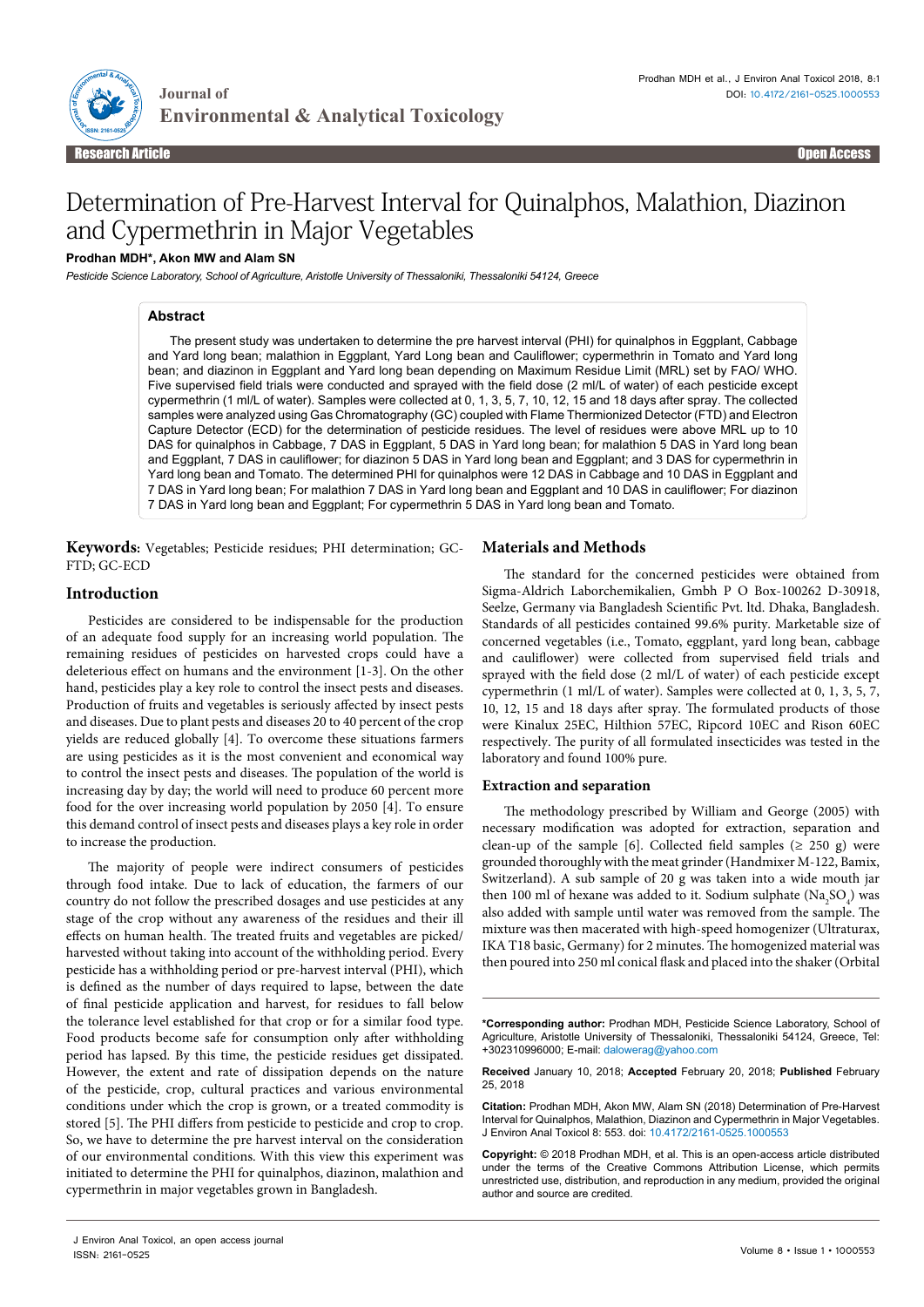Shaking Incubator, Rexmed, Sweden) for 12 hrs continuous shaking. After shaking, the slurry was filtered through a Buchner funnel with suction. The flask and filter cakes were rinsed with 25 ml of hexane each. The filtrate was then transferred into 250 ml round bottom flask and was dried to 5 ml by evaporation using a rotary vacuum evaporator (Laborota-4001, Heidolph, Germany). The concentrated filtrate was then transferred into 500 ml separatory funnel making 10 ml in volume. Around 20 ml methanol was added with 10 ml filtrate and shaked vigorously for 5 minutes. After shaking, the separatory funnel was set on stand and kept undisturbed for 5 minutes. Then the clear part of the solution from the bottom of the separatory funnel was collected in a vial which was then centrifuged at 1200 rpm for 5 minutes (Laboratory Centrifuges, Sigma-3K30, Germany). After centrifuge, supernatant was collected for injection.

## **Operating condition of GC-FTD**

A Gas Chromatograph (GC-2010 Shimadzu) coupled with Flame Thermionized Detector (GC-FTD) was used for the identification and quantification of quinalphos, diazinon and malathion. Separation was done by ATTM-1 capillary column (30 m long, 0.25 mm i.d and 0.25 μm film thicknesses), nitrogen was used as carrier (column flow 1.5 mL/min.) and make up gas as well. The injector and detector temperatures were set to 250°C and 280°C, respectively and the column oven temperature was programmed, which was started from 150°C (1 min hold) and went upto 220°C with incremental rate of 10°C (2 min hold). All the injections  $(1 \mu L)$  were done in spit mode. The total run time was 10 min. Identification of the analyte in the samples was done by comparing the retention time of the corresponding calibration standard and quantification was done by external calibration curves maid with 5 point calibration standard.

#### **Operating condition of GC-ECD**

A Gas Chromatograph (GC-2010 Shimadzu) coupled with Electron Capture detector (GC-ECD) was used for the identification and quantification of cypermethrin. Separation was done by ATTM-1 capillary column (30 m long, 0.25 mm i.d and 0.25 μm film thicknesses), nitrogen was used as carrier (column flow 1.5 mL/min.) and make up gas as well. The injector and detector temperatures were set to 250°C and 280°C, respectively and the column oven temperature was programmed, which was started from 160°C (1 min hold) and went upto 190°C with incremental rate of 10°C, then it raised to 240°C with incremental rate of 2°C. All the injections (1 μL) were done in spit mode. The total run time was 29 min. Identification of the analyte in the samples was done by comparing the retention time of the corresponding calibration standard and quantification was done by external calibration curves maid with 5 point calibration standard.

of different concentrations of all pesticide groups were prepared and injected with the above instrument parameters. The samples were calibrated (retention time, peak area etc.) against four pointed calibration curve of standard solution of concerned pesticide. Each peak was characterized by its retention time. Sample results were expressed in mg/kg automatically by the GC software which represented the concentration of the final volume injected.

#### **Determination of pre harvest interval**

At first the level of residues in all of the collected samples for every pesticide and every vegetable were calculated following the described procedures. Then the sampling day which was next following MRL was selected. That selected day was chosen as PHI, since the level of residue on that day was below MRL.

## **Results and Discussion**

## **Level of residue of quinalphos estimated from yard long bean, cabbage and eggplant**

The Yard long bean, Cabbage and Eggplant samples containing quinalphos residues were analyzed using GC-FTD. The results obtained from this analysis have been summarized in Tables 1-3. Residue of quinalphos in yard long bean was detected up to 10 DAS and the quantities were above MRL up to 5 DAS and these were 2.012 mg/kg, 1.193 mg/kg, 0.986 mg/kg and 0.347 mg/kg at 0, 1, 3 and 5 DAS, respectively. Sample of 7 DAS and 10 DAS contained 0.086 mg/kg and 0.028 mg/kg quinalphos residue, respectively which were below MRL set by FAO-WHO [7]. No residue was detected at 12 DAS. So, the PHI of quinalphos for Yard long bean can be selected as 7 DAS. Residue of quinalphos was detected up to 15 DAS and the quantities were above MRL up to 10 DAS and these were 3.274 mg/kg, 2.325 mg/kg, 2.012 mg/kg, 1.687 mg/kg, 1.006 mg/kg and 0.628 mg/kg at 0, 1, 3, 5, 7 and 10 DAS, respectively. Sample of 12 DAS and 15 DAS contained 0.071 mg/ kg and 0.033 mg/kg quinalphos residue, respectively which were below MRL set by FAO-WHO [7]. No residue was detected at 18 DAS. So, the PHI of quinalphos for Cabbage can be selected as 12 DAS. Residue of Quinalphos was detected up to 12 DAS and the quantities were above MRL up to 7 DAS and these were 1.924 mg/kg, 1.552 mg/kg, 1.057 mg/ kg, 0.762 mg/kg and 0.469 mg/kg at 0, 1, 3, 5 and 7 DAS, respectively. Sample of 10 DAS and 12 DAS contained 0.110 mg/kg and 0.052 mg/ kg quinalphos residue, respectively which were below MRL set by FAO-WHO [7]. No residue was detected at 15 DAS. So, the PHI of quinalphos for Eggplant can be selected as 10 DAS.

## **Level of residue of malathion estimated from yard long bean, cauliflower and eggplant**

Prior to the injection of the sample extract, standard solutions

The Yard long bean, Cauliflower and Eggplant samples containing

| Days after<br>spraying | (mI/L) | (g) | Application rate Sample weight Total volume prepared Injected volume<br>(ml) | (µl) | Concentration<br>obtained in final<br>volume (mg/kg) | Level of<br><b>Residue</b><br>(mg/kg) | Maximum<br><b>Residue Limit;</b><br>MRL (mg/kg) |
|------------------------|--------|-----|------------------------------------------------------------------------------|------|------------------------------------------------------|---------------------------------------|-------------------------------------------------|
|                        |        | 20  | 10                                                                           |      | 4.024                                                | 2.012                                 |                                                 |
|                        |        | 20  | 10                                                                           |      | 3.386                                                | 1.193                                 |                                                 |
|                        |        | 20  | 10                                                                           |      | 1.972                                                | 0.986                                 |                                                 |
|                        |        | 20  | 10                                                                           |      | 0.694                                                | 0.347                                 | 0.2                                             |
|                        |        | 20  | 10                                                                           |      | 0.172                                                | 0.086                                 |                                                 |
| 10                     |        | 20  | 10                                                                           |      | 0.056                                                | 0.028                                 |                                                 |
| 12                     |        | 20  | 10                                                                           |      | ND.                                                  | ND.                                   |                                                 |

**Table 1:** Level of residue of quinalphos estimated from Yard Long Bean.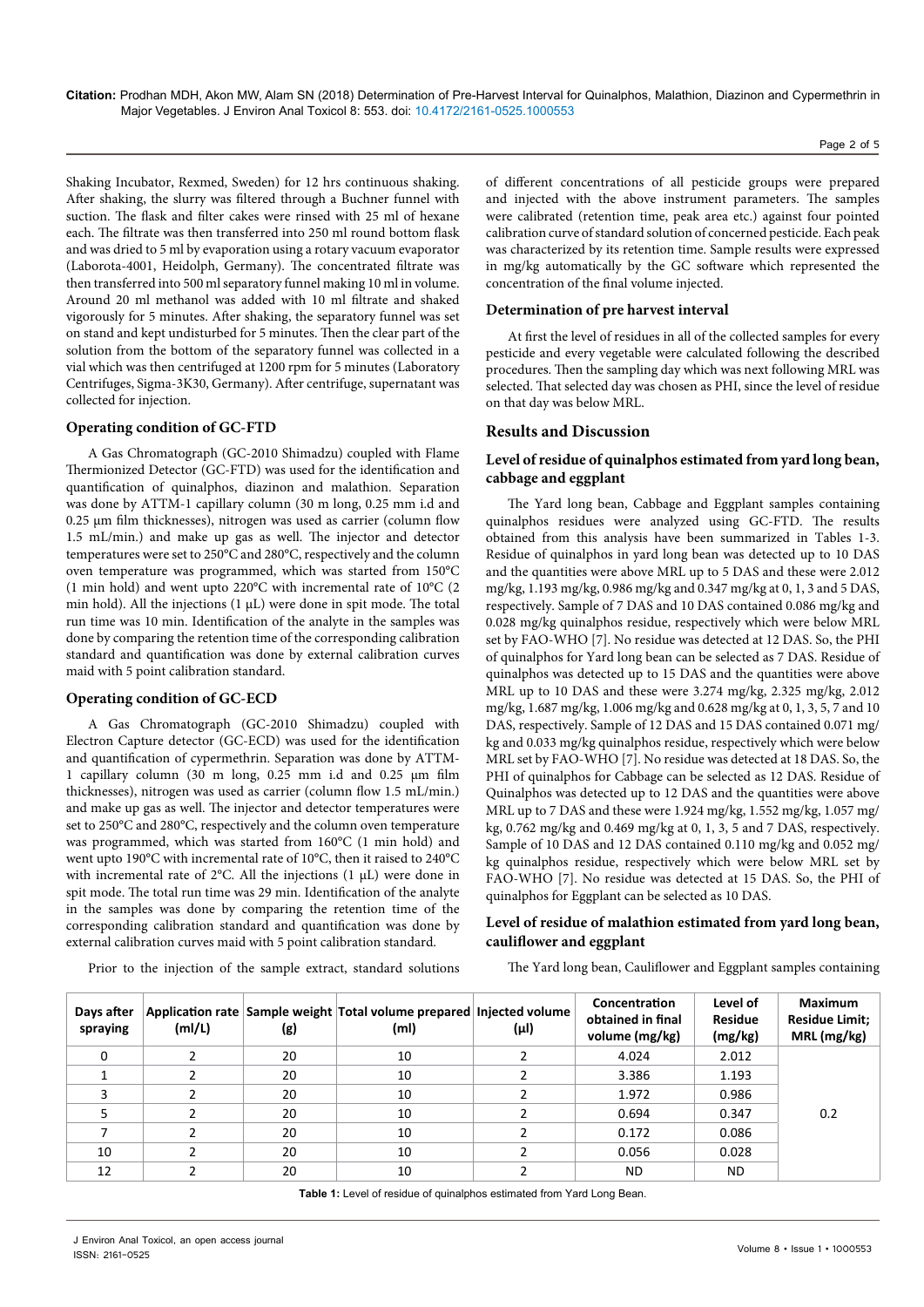Page 3 of 5

| Days after<br>spraying | Application<br>rate (ml/L) | Sample<br>weight (g) | <b>Total volume</b><br>prepared (ml) | Injected volume<br>(µl) | Concentration<br>obtained in final<br>volume (mg/kg) | Amount of<br>Residue (mg/kg) | <b>Maximum Residue</b><br>Limit; MRL (mg/Kg) |
|------------------------|----------------------------|----------------------|--------------------------------------|-------------------------|------------------------------------------------------|------------------------------|----------------------------------------------|
| $\Omega$               | 2                          | 20                   | 10                                   | $\mathfrak{p}$          | 6.548                                                | 3.274                        |                                              |
|                        | 2                          | 20                   | 10                                   |                         | 4.650                                                | 2.325                        |                                              |
| 3                      | 2                          | 20                   | 10                                   |                         | 4.024                                                | 2.012                        |                                              |
| 5                      | $\overline{2}$             | 20                   | 10                                   | 2                       | 3.374                                                | 1.687                        |                                              |
| ⇁                      | 2                          | 20                   | 10                                   | C.                      | 2.012                                                | 1.006                        |                                              |
| 10                     | $\mathfrak z$              | 20                   | 10                                   | C                       | 1.256                                                | 0.628                        | 0.1                                          |
| 12                     | 2                          | 20                   | 10                                   | C.                      | 0.142                                                | 0.071                        |                                              |
| 15                     | $\mathfrak{p}$             | 20                   | 10                                   | C.                      | 0.066                                                | 0.033                        |                                              |
| 18                     | 2                          | 20                   | 10                                   |                         | ND                                                   | ND.                          |                                              |

**Table 2:** Level of residue of quinalphos estimated from Cabbage.

| Days after spraying | <b>Application rate</b><br>(mI/L) | Sample weight<br>(g) | <b>Total volume</b><br>prepared (ml) | Injected volume<br>(µl) | Concentration obtained Amount of Residue<br>in final volume (mg/kg) | (mg/kg)   | <b>Maximum</b><br>Residue Limit;<br>MRL (mg/Kg) |
|---------------------|-----------------------------------|----------------------|--------------------------------------|-------------------------|---------------------------------------------------------------------|-----------|-------------------------------------------------|
|                     |                                   | 20                   | 10                                   |                         | 3.848                                                               | 1.924     |                                                 |
|                     |                                   | 20                   | 10                                   |                         | 3.104                                                               | 1.552     |                                                 |
|                     |                                   | 20                   | 10                                   | ົ                       | 2.114                                                               | 1.057     |                                                 |
|                     |                                   | 20                   | 10                                   |                         | 1.524                                                               | 0.762     |                                                 |
|                     |                                   | 20                   | 10                                   | ◠                       | 0.938                                                               | 0.469     |                                                 |
| 10                  |                                   | 20                   | 10                                   | ◠                       | 0.220                                                               | 0.110     | 0.2                                             |
| 12                  |                                   | 20                   | 10                                   | ◠                       | 0.104                                                               | 0.052     |                                                 |
| 15                  |                                   | 20                   | 10                                   | ົ                       | <b>ND</b>                                                           | <b>ND</b> |                                                 |

**Table 3:** Level of residue of quinalphos estimated from Eggplant.

malathion residues were analyzed using GC-FTD. The results obtained from this analysis have been summarized in Tables 4-6. Residue of malathion was detected up to 10 DAS and the quantities were above MRL up to 5 DAS and these were 2.426 mg/kg, 1.702 mg/kg, 0.896 mg/kg and 0.562 mg/kg at 0, 1, 3 and 5 DAS, respectively. Sample of 7 DAS and 10 DAS contained 0.162 mg/kg and 0.063 mg/kg residue, respectively which are below MRL set by FAO-WHO [7]. No residue was detected at 12 DAS. So, the PHI of malathion for Yard long bean can be selected as 7 DAS.

Residue of malathion was detected up to 10 DAS and the quantities were above MRL up to 5 DAS and these were 2.781 mg/kg, 1.502 mg/ kg, 0.908 mg/kg and 0.593 mg/kg at 0, 1, 3, and 5 DAS, respectively. Sample of 7 and 10 DAS contained 0.127 mg/kg and 0.029 mg/kg residue which were below MRL set by FAO-WHO [7]. No residue was detected at 12 DAS. So, the PHI of malathion for Eggplant can be selected as 7 DAS.

Residue of malathion was detected up to 10 DAS and the quantities were above MRL up to 7 DAS and these were 5.703 mg/kg, 4.311 mg/kg, 1.928 mg/kg, 0.901 mg/kg and 0.540 at 0, 1, 3, 5 and 7 DAS, respectively. Sample of 10 DAS contained 0.084 mg/kg residue which was below MRL set by FAO-WHO [7]. No residue was detected at 12 DAS. So, the PHI of malathion for Cauliflower can be selected as 10 DAS.

# **Level of residue of diazinon estimated from yard long bean and eggplant**

The Eggplant and Yard long bean samples containing diazinon residues were analyzed using the GC-FTD. The results obtained from this analysis have been summarized in Tables 7 and 8. Residue of diazinon was detected up to 10 DAS and the quantities were above MRL up to 5 DAS and these were 2.066 mg/kg, 1.525 mg/kg, 1.116 mg/

kg and 0.729 mg/kg at 0, 1, 3 and 5 DAS, respectively. Sample of 7 and 10 DAS contained 0.059 mg/kg and 0.041 mg/kg residue, respectively which are below MRL set by FAO-WHO [7]. No residue was detected at 12 DAS. So, the PHI of diazinon for Eggplant can be selected as 7 DAS.

Residue of diazinon was detected up to 10 DAS and the quantities were above MRL up to 5 DAS and these were 2.765 mg/kg, 1.925 mg/ kg, 0.980 mg/kg and 0.506 mg/kg at 0, 1, 3 and 5 DAS, respectively. Sample of 7 and 10 DAS contained 0.060 mg/kg and 0.039 mg/kg residue, respectively which are below MRL set by FAO-WHO [7]. No residue was detected at 12 DAS. So, the PHI of diazinon for Yard long bean can be selected as 7 DAS.

# **Level of residue of cypermethrin estimated from yard long bean and tomato**

The Yard long bean and Tomato samples containing cypermethrin residues were analyzed using GC-ECD. The results obtained from this analysis have been summarized in Tables 9 and 10. Residue of cypermethrin was detected up to 7 DAS and the quantities were above MRL up to 3 DAS and these were 1.806 mg/kg, 0.954 mg/kg and 0.670 mg/kg at 0, 1 and 3 DAS, respectively. Sample of 5 and 7 DAS contained 0.121 mg/kg and 0.040 mg/kg residue, respectively which are below MRL set by FAO-WHO [7]. No residue was detected at 10 DAS. So, the PHI of cypermethrin for yard long bean can be selected as 3 DAS (Table 11). Residue of cypermethrin was detected up to 7 DAS and the quantities were above MRL up to 3 DAS and these were 1.463 mg/kg, 0.875 mg/kg and 0.603 mg/kg at 0, 1 and 3 DAS, respectively. Sample of 5 and 7 DAS contained 0.094 and 0.043 mg/kg residue, respectively which are below MRL set by FAO-WHO [7]. No residue was detected at 10 DAS. So, the PHI of cypermethrin for Tomato can be selected as 5 DAS (Table 11).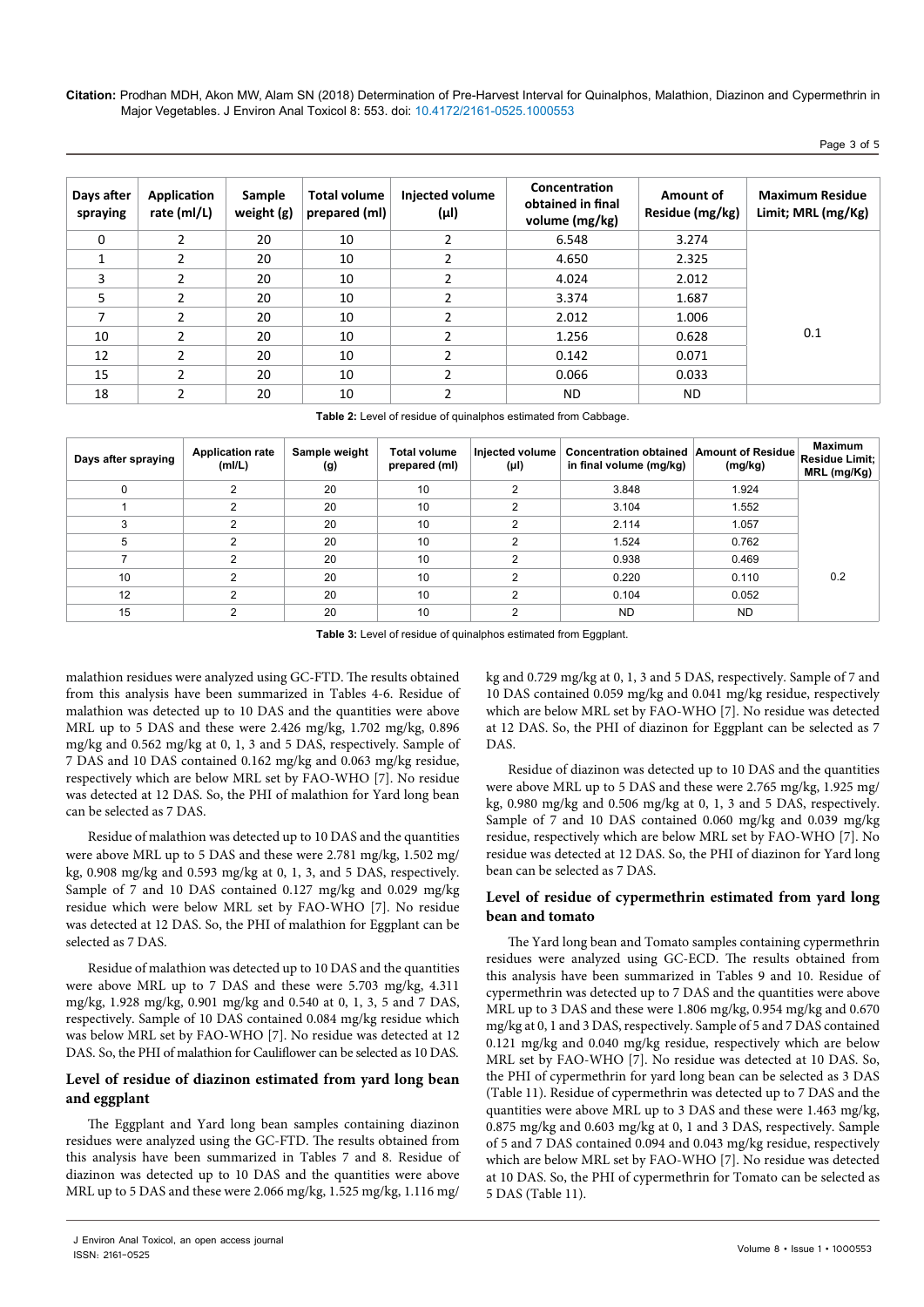Page 4 of 5

| Days after<br>spraying | <b>Application rate</b><br>(mI/L) | Sample weight<br>(g) | Total volume prepared<br>(ml) | Injected volume<br>(µl) | Concentration<br>obtained in final<br>volume (mg/kg) | Amount of<br>Residue (mg/kg) | <b>Maximum Residue</b><br>Limit; MRL (mg/Kg) |
|------------------------|-----------------------------------|----------------------|-------------------------------|-------------------------|------------------------------------------------------|------------------------------|----------------------------------------------|
|                        | ົ                                 | 20                   | 10                            |                         | 4.852                                                | 2.426                        |                                              |
|                        | C                                 | 20                   | 10                            |                         | 3.404                                                | 1.702                        |                                              |
|                        | ົ                                 | 20                   | 10                            |                         | 1.792                                                | 0.896                        |                                              |
| 5                      | C                                 | 20                   | 10                            |                         | 1.124                                                | 0.562                        |                                              |
|                        | ົ                                 | 20                   | 10                            |                         | 0.324                                                | 0.162                        | 0.3                                          |
| 10                     | C                                 | 20                   | 10                            |                         | 0.126                                                | 0.063                        |                                              |
| 12                     |                                   | 20                   | 10                            |                         | <b>ND</b>                                            | ND.                          |                                              |

**Table 4:** Level of residue of malathion estimated from Yard long bean.

| Days after spraying | <b>Application rate</b><br>(mI/L) | Sample weight<br>(g) | Total volume prepared<br>(ml) | Injected volume<br>(µl) | Concentration<br>obtained in final<br>volume (mg/kg) | Amount of<br><b>Residue</b><br>(mg/kg) | <b>Maximum</b><br><b>Residue Limit:</b><br>MRL (mg/Kg) |
|---------------------|-----------------------------------|----------------------|-------------------------------|-------------------------|------------------------------------------------------|----------------------------------------|--------------------------------------------------------|
|                     |                                   | 20                   | 10                            | ◠                       | 5.562                                                | 2.781                                  |                                                        |
|                     |                                   | 20                   | 10                            |                         | 3.004                                                | 1.502                                  |                                                        |
|                     |                                   | 20                   | 10                            |                         | 1.816                                                | 0.908                                  |                                                        |
| Ð                   |                                   | 20                   | 10                            |                         | 1.186                                                | 0.593                                  |                                                        |
|                     |                                   | 20                   | 10                            |                         | 0.254                                                | 0.127                                  | 0.3                                                    |
| 10                  |                                   | 20                   | 10                            |                         | 0.058                                                | 0.029                                  |                                                        |
| 12                  |                                   | 20                   | 10                            |                         | <b>ND</b>                                            | <b>ND</b>                              |                                                        |

**Table 5:** Level of residue of malathion estimated from Eggplant.

| Days after<br>spraying | Application rate<br>(mI/L) | Sample<br>weight (g) | Total volume prepared<br>(m <sub>l</sub> ) | Injected volume<br>$(\mu I)$ | <b>Concentration obtained</b><br>in final volume (mg/kg) | Amount of<br>Residue (mg/kg) | <b>Maximum Residue</b><br>Limit; MRL (mg/Kg) |
|------------------------|----------------------------|----------------------|--------------------------------------------|------------------------------|----------------------------------------------------------|------------------------------|----------------------------------------------|
| 0                      |                            | 20                   | 10                                         |                              | 11.406                                                   | 5.703                        |                                              |
|                        |                            | 20                   | 10                                         |                              | 8.622                                                    | 4.311                        |                                              |
|                        |                            | 20                   | 10                                         |                              | 3.856                                                    | 1.928                        |                                              |
|                        |                            | 20                   | 10                                         |                              | 1.802                                                    | 0.901                        |                                              |
|                        |                            | 20                   | 10                                         |                              | 1.040                                                    | 0.540                        | 0.1                                          |
| 10                     |                            | 20                   | 10                                         |                              | 0.168                                                    | 0.084                        |                                              |
| 12                     |                            | 20                   | 10                                         |                              | ND.                                                      | <b>ND</b>                    |                                              |

**Table 6:** Level of residue of malathion estimated from Cauliflower.

| Days after<br>spraying | <b>Application rate</b><br>(mI/L) | Sample weight<br>(g) | <b>Total volume</b><br>prepared (ml) | Injected volume<br>(µl) | Concentration<br>obtained in final<br>volume (mg/kg) | <b>Amount of Residue</b><br>(mg/kg) | <b>Maximum Residue</b><br>Limit; MRL (mg/Kg) |
|------------------------|-----------------------------------|----------------------|--------------------------------------|-------------------------|------------------------------------------------------|-------------------------------------|----------------------------------------------|
| 0                      | 2                                 | 20                   | 10                                   | ◠                       | 4.132                                                | 2.066                               |                                              |
|                        |                                   | 20                   | 10                                   | ◠                       | 3.050                                                | 1.525                               |                                              |
|                        |                                   | 20                   | 10                                   | ◠                       | 2.232                                                | 1.116                               |                                              |
| 5                      |                                   | 20                   | 10                                   | ◠                       | 1.458                                                | 0.729                               | 0.2                                          |
|                        | 2                                 | 20                   | 10                                   | ◠                       | 0.118                                                | 0.059                               |                                              |
| 10                     |                                   | 20                   | 10                                   | ◠                       | 0.082                                                | 0.041                               |                                              |
| 12                     |                                   | 20                   | 10                                   | ◠                       | <b>ND</b>                                            | <b>ND</b>                           |                                              |

**Table 7:** Level of residue of diazinon estimated from Eggplant.

| Days after spraying | Application<br>rate (ml/L) | Sample weight<br>(g) | Total volume prepared<br>(ml) | Injected<br>volume (µl) | Concentration<br>obtained in final<br>volume (mg/kg) | Amount of<br>Residue (mg/kg) | <b>Maximum Residue</b><br>Limit; MRL (mg/Kg) |
|---------------------|----------------------------|----------------------|-------------------------------|-------------------------|------------------------------------------------------|------------------------------|----------------------------------------------|
|                     |                            | 20                   | 10                            |                         | 5.530                                                | 2.765                        |                                              |
|                     |                            | 20                   | 10                            |                         | 3.850                                                | 1.925                        |                                              |
|                     |                            | 20                   | 10                            |                         | 1.960                                                | 0.980                        |                                              |
|                     |                            | 20                   | 10                            |                         | 1.012                                                | 0.506                        |                                              |
|                     |                            | 20                   | 10                            |                         | 0.120                                                | 0.060                        |                                              |
| 10                  |                            | 20                   | 10                            | c                       | 0.078                                                | 0.039                        |                                              |
| 12                  |                            | 20                   | 10                            |                         | <b>ND</b>                                            | <b>ND</b>                    | 0.2                                          |

**Table 8:** Level of residue of diazinon estimated from Yard long bean.